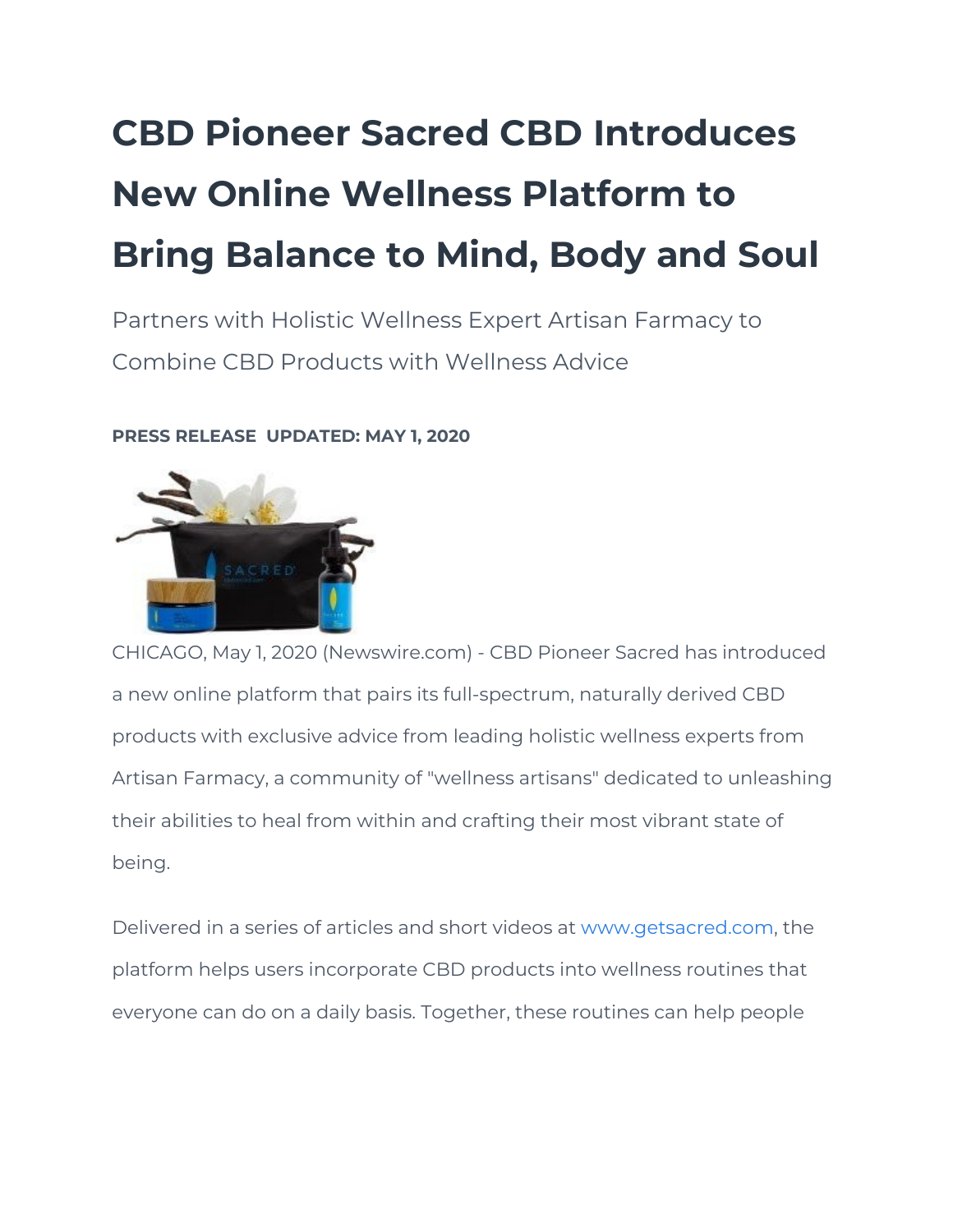relieve the pain, stress and anxiety many are experiencing in these unprecedented times.

"In a time where we can't interact with our customers at our retail locations or events, this new platform continues my mission to connect, share the knowledge and empower people to live their best lives," said Sacred Founder Silvia Orizaba. "It's also a great way for people to understand the benefits of our full-spectrum CBD products, including my signature Infused Pain Balm and delightfully flavored Wellness Tinctures," said Orizaba.

"I'm very excited to be partnering with Sacred on this platform," said Artisan Farmacy founder Corene Summers. "I love the Sacred products and believe strongly that CBD is important to a holistic wellness lifestyle. The content we are creating will be both informative and fun for people," said Summers.

The new platform launches on May 15.

Just visit [www.getsacred.com](http://www.getsacred.com/).

About Sacred: Sacred CBD is a thoughtfully tested and perfected, real-life-approved brand of CBD balms, lotions, gelcaps and tinctures. This high-quality blend of science and nature was created to help relieve the pain, tension and stress we face every day. We believe everybody is sacred. That's why these purely natural, naturally healthy products were formulated to enhance wellness and revive your true potential. All our products are full-spectrum and sourced from natural ingredients including hemp. Sacred